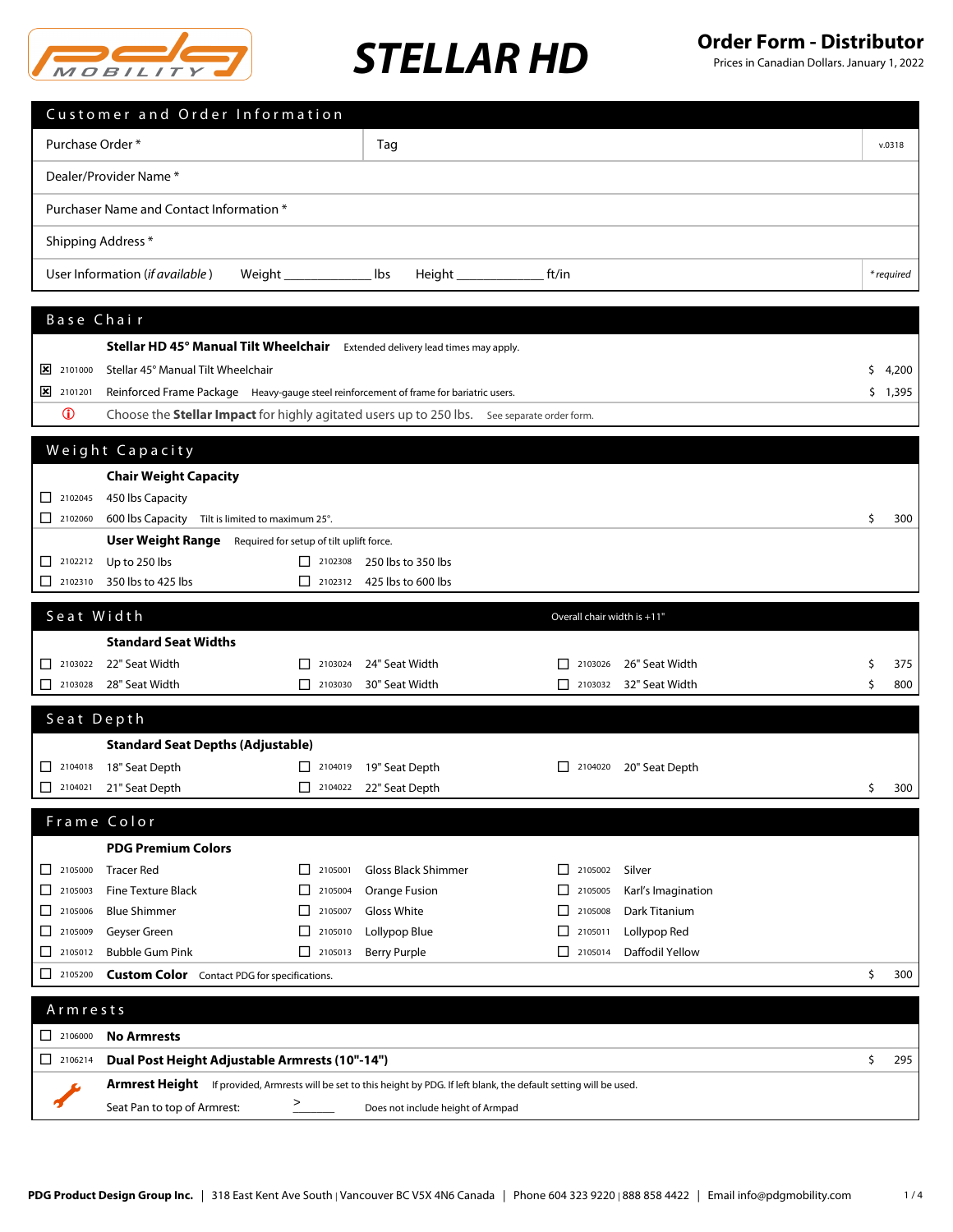

Prices in Canadian Dollars. January 1, 2022

| Armpads                  |                                                                                                                                                                                                                                                                              |           |
|--------------------------|------------------------------------------------------------------------------------------------------------------------------------------------------------------------------------------------------------------------------------------------------------------------------|-----------|
|                          | <b>Regular Armpads</b>                                                                                                                                                                                                                                                       |           |
| 2107100                  | Desk Length - 2" x 10"<br>□ 2107101 Full Length - 2" x 14"                                                                                                                                                                                                                   |           |
|                          | <b>Waterfall Armpads</b>                                                                                                                                                                                                                                                     | \$<br>115 |
| $\Box$ 2107105           | Desk Length - 2" x 10"<br>2107106 Full Length - $2" \times 14"$                                                                                                                                                                                                              |           |
|                          | Wide Armpads May interfere with wheels in some tilt configurations.                                                                                                                                                                                                          | \$<br>200 |
|                          | 2107110 Desk Length - 3" x 10"<br>$\Box$ 2107111 Full Length - 3" x 12"                                                                                                                                                                                                      |           |
|                          | Gel Armpads May interfere with wheels in some tilt configurations.                                                                                                                                                                                                           | \$<br>135 |
| 2107120                  | Full Length - 2" x 12"<br>2107121 Full Length - 3.5" x 12"                                                                                                                                                                                                                   |           |
|                          | <b>Contour Arm Trough with Hand Pad</b><br>May interfere with wheels in some tilt configurations.                                                                                                                                                                            | \$<br>125 |
| $\Box$ 2107130           | Right (4.5" x 18")<br>□ 2107131 Left (4.5" x 18")                                                                                                                                                                                                                            |           |
|                          | Armrest Options                                                                                                                                                                                                                                                              |           |
|                          | 2107320 Clothing Guards                                                                                                                                                                                                                                                      | \$<br>165 |
|                          |                                                                                                                                                                                                                                                                              |           |
| Seat Pan                 |                                                                                                                                                                                                                                                                              |           |
| 2108001                  | <b>Solid Aluminum Seat Pan</b>                                                                                                                                                                                                                                               | \$<br>175 |
| Seat Height              |                                                                                                                                                                                                                                                                              |           |
|                          | <b>Seat to Floor Height</b>                                                                                                                                                                                                                                                  |           |
|                          | □ 2110016 Set at 16" STF<br>$\Box$ 2110017 Set at 17" STF<br>$\Box$ 2110018 Set at 18" STF                                                                                                                                                                                   |           |
|                          |                                                                                                                                                                                                                                                                              |           |
| Casters                  |                                                                                                                                                                                                                                                                              |           |
| $\frac{\times}{2111050}$ | 5" Casters with Heavy Duty Steel Fork                                                                                                                                                                                                                                        |           |
|                          |                                                                                                                                                                                                                                                                              |           |
|                          | Rear Wheels                                                                                                                                                                                                                                                                  |           |
| 2112224                  |                                                                                                                                                                                                                                                                              |           |
|                          | 24" Heavy Duty Spoke Wheels                                                                                                                                                                                                                                                  |           |
|                          | Rear Wheel Position Indicate Rear Wheel positioning preference. If left blank, the default setting will be used.<br>In the interest of maintaining chair stabily and avoiding interferance with other chair functions, PDG may not be able to accommodate stated preference. |           |
| $\Box$ 2112401           | 2112402 Mid<br>Rear<br>$\Box$ 2112403 Front                                                                                                                                                                                                                                  |           |
|                          |                                                                                                                                                                                                                                                                              |           |
| Axle Type                |                                                                                                                                                                                                                                                                              |           |
|                          | X 2113010 Fixed Rear Axles                                                                                                                                                                                                                                                   |           |
| Rear Tires               |                                                                                                                                                                                                                                                                              |           |
|                          | <b>E 2114000 Urethane Tires</b>                                                                                                                                                                                                                                              |           |
|                          |                                                                                                                                                                                                                                                                              |           |
| Handrims                 |                                                                                                                                                                                                                                                                              |           |
|                          | <b>No Handrims</b>                                                                                                                                                                                                                                                           |           |
| $\Box$ 2115010           | <b>Standard Aluminum Handrims</b>                                                                                                                                                                                                                                            |           |
| $\Box$ 2115020           | <b>Plastic Coated Handrims</b>                                                                                                                                                                                                                                               | \$<br>250 |
|                          | Wheel Locks                                                                                                                                                                                                                                                                  |           |
|                          | <b>User Wheel Locks</b>                                                                                                                                                                                                                                                      |           |
|                          | $\begin{array}{ c c c }\n\hline\n2116020\n\end{array}$<br>$\Box$ 2116010 Push to Lock<br>Pull to Lock                                                                                                                                                                        |           |
|                          |                                                                                                                                                                                                                                                                              |           |
|                          | Wheel Lock Options                                                                                                                                                                                                                                                           |           |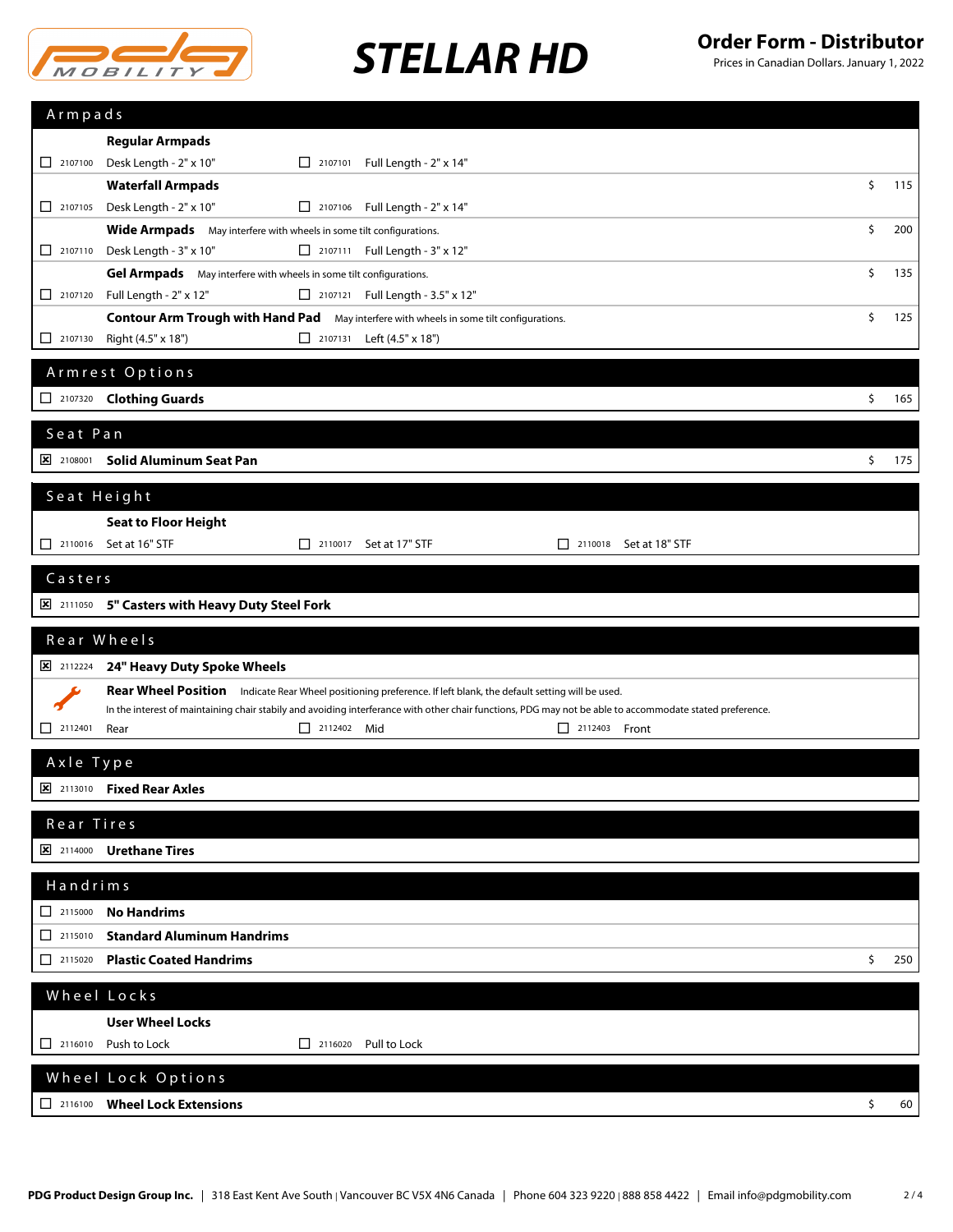

Prices in Canadian Dollars. January 1, 2022

|                                                                          | Anti-Tippers                                                                                                                                                                                     |    |     |  |  |  |
|--------------------------------------------------------------------------|--------------------------------------------------------------------------------------------------------------------------------------------------------------------------------------------------|----|-----|--|--|--|
|                                                                          | [X] 2117010 Rear Anti-Tippers Required Safety Option.                                                                                                                                            | \$ | 75  |  |  |  |
| Back Post                                                                |                                                                                                                                                                                                  |    |     |  |  |  |
|                                                                          | <b>X</b> 2118010 Push Bar Back                                                                                                                                                                   |    |     |  |  |  |
|                                                                          | <b>Back Post Height</b> Measured from the Seat Pan to the Handle.                                                                                                                                |    |     |  |  |  |
| $\Box$ 2118425                                                           | Short (22")<br>$\Box$ 2118431 Tall (25")                                                                                                                                                         |    |     |  |  |  |
| ⊠<br>2119090                                                             | Seat to Back Angle set at 90°                                                                                                                                                                    |    |     |  |  |  |
|                                                                          | Back Options                                                                                                                                                                                     |    |     |  |  |  |
|                                                                          |                                                                                                                                                                                                  |    | 95  |  |  |  |
|                                                                          | Headrest Mounting Plate Not required if mounting to a solid Back.<br>\$                                                                                                                          |    |     |  |  |  |
|                                                                          | <b>Seating Dynamics Dynamic Rocker Back Interface</b><br>\$2,995<br>Not compatible with 30° Recline, Standard Upholstery. Finished Back Post Height is 4" taller than selected Back Post Height. |    |     |  |  |  |
|                                                                          |                                                                                                                                                                                                  |    |     |  |  |  |
|                                                                          | Back Upholstery                                                                                                                                                                                  |    |     |  |  |  |
| $\begin{array}{ c c c }\n\hline\n2120000\n\end{array}$                   | <b>No Back Upholstery</b>                                                                                                                                                                        |    |     |  |  |  |
| $\Box$ 2120421                                                           | <b>Tension Adjustable Upholstery</b><br>Regular (18" Height)<br>2120424 Tall (22" Height)                                                                                                        | \$ | 525 |  |  |  |
|                                                                          | Position of Upholstery Select the desired position of the top of the Upholstery relative to the Seat Pan.                                                                                        |    |     |  |  |  |
|                                                                          | 22" Back Post                                                                                                                                                                                    |    |     |  |  |  |
|                                                                          | 25" Back Post<br>19"<br>20"<br>20"<br>22"<br>23"<br>17"<br>18"<br>21"<br>22"<br>23"<br>24"<br>25"<br>17"<br>19"<br>21"<br>24"<br><b>Style</b><br><b>Style</b><br>18"                             |    | 25" |  |  |  |
|                                                                          | Regular<br>$\Box$<br>Regular<br>$\Box$<br>$\Box$<br>□<br>□<br>□<br>□<br>□<br>□<br>□<br>□<br>□<br>□<br>□                                                                                          |    | □   |  |  |  |
|                                                                          | Tall<br>□<br>□<br>Tall<br>$\Box$<br>□<br>□<br>□<br>□                                                                                                                                             |    | □   |  |  |  |
|                                                                          | Tilt Activation                                                                                                                                                                                  |    |     |  |  |  |
|                                                                          | Attendant Tilt only Select trigger mounting location below.                                                                                                                                      |    |     |  |  |  |
| $\Box$ 2123011                                                           | <b>Right Back Post</b><br>2123012 Left Back Post                                                                                                                                                 |    |     |  |  |  |
|                                                                          | Tilt Limit Optional. If no tilt limit is selected, the full tilt range will be available. Maximum Tilt Limit for 600 lbs Weight Capacity is 25°.                                                 |    |     |  |  |  |
|                                                                          | Set at 20°<br>$\Box$ 2123230 Set at 30°<br>$\Box$ 2123240 Set at 40°                                                                                                                             |    |     |  |  |  |
| Recline                                                                  |                                                                                                                                                                                                  |    |     |  |  |  |
|                                                                          | <b>Reclining Backrest (Manual)</b>                                                                                                                                                               | \$ | 895 |  |  |  |
|                                                                          | 30° maximum recline. Not compatible with Tension Adjustable Upholstery. Finished Back Post Height is 3″ taller than selected Back Post Height.                                                   |    |     |  |  |  |
|                                                                          | Front Rigging                                                                                                                                                                                    |    |     |  |  |  |
|                                                                          |                                                                                                                                                                                                  |    |     |  |  |  |
| $\begin{array}{ c c c }\n\hline\n2125000\n\end{array}$<br>$\Box$ 2125130 | <b>No Front Rigging</b><br>2125001 Sector Blocks only<br>Swing Away 60° Front Rigging                                                                                                            |    |     |  |  |  |
| □<br>2125200                                                             | <b>Swing Away Elevating Legrests</b> Includes Calf Pads.                                                                                                                                         | \$ | 375 |  |  |  |
|                                                                          |                                                                                                                                                                                                  |    |     |  |  |  |
| Footplates                                                               |                                                                                                                                                                                                  |    |     |  |  |  |
|                                                                          | 8 2126020 Aluminum Angle Adjustable Footplates                                                                                                                                                   | \$ | 175 |  |  |  |
|                                                                          | Footrest/Legrest Accessories                                                                                                                                                                     |    |     |  |  |  |
| $\Box$ 2127030                                                           | <b>Swing Away ELR Gel Knee Pads</b>                                                                                                                                                              | \$ | 100 |  |  |  |
| □<br>2127040                                                             | <b>Length Adjustable Heel Loops</b>                                                                                                                                                              | \$ | 50  |  |  |  |
| $\boxed{\phantom{1}}$ 2127051                                            | <b>Calf Strap</b>                                                                                                                                                                                | \$ | 195 |  |  |  |
|                                                                          |                                                                                                                                                                                                  |    |     |  |  |  |